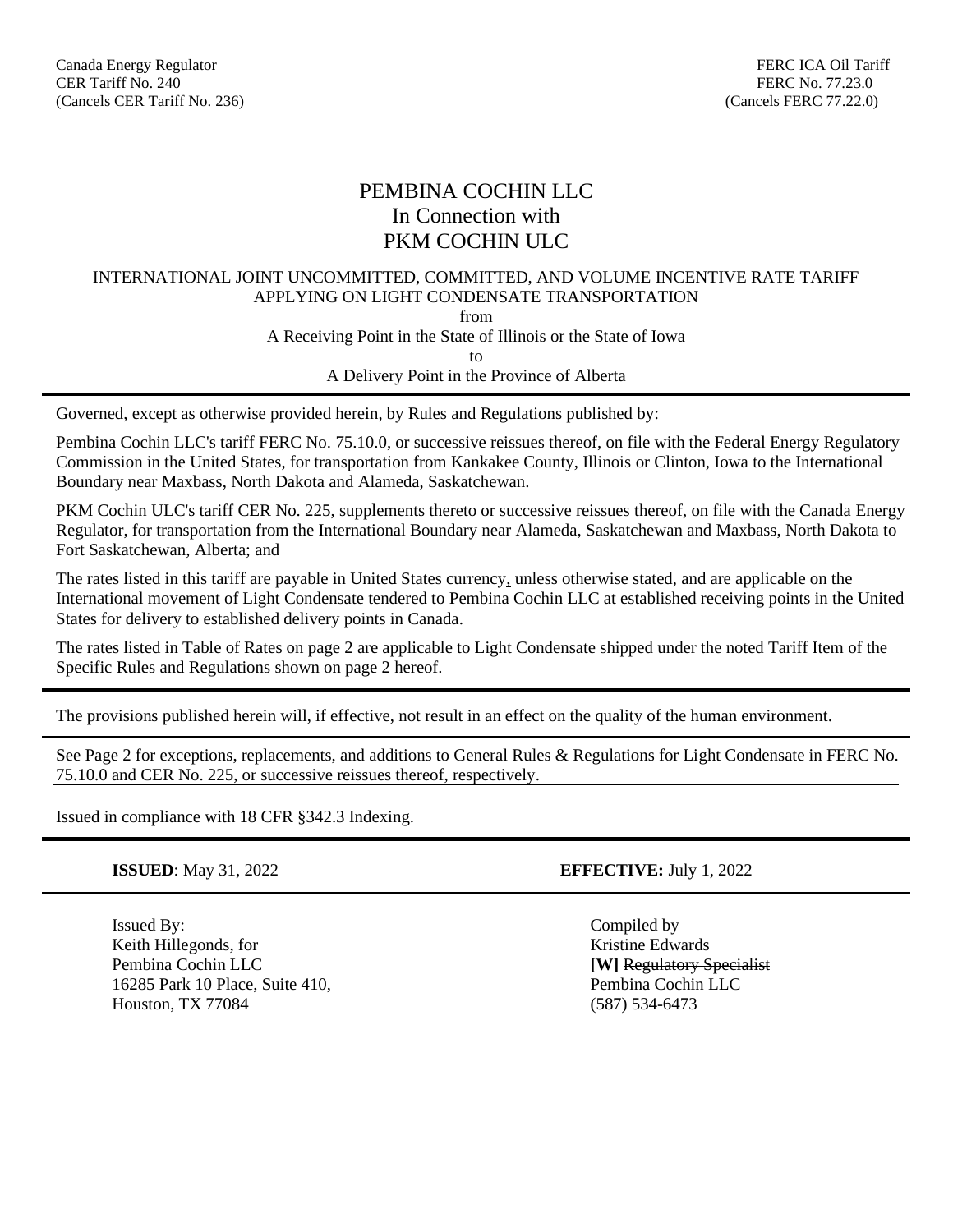### UNCOMMITTED SHIPPER TABLE OF RATES **(1) (2)** Rates in Dollars per Barrel Payable in United States Currency, unless otherwise stated.

| From                                                      | To                                                                                                                                            | Uncommitted<br>Joint Rate<br>(See Item $25$ ) |
|-----------------------------------------------------------|-----------------------------------------------------------------------------------------------------------------------------------------------|-----------------------------------------------|
| Cochin Terminal in<br>Kankakee County,<br><b>Illinois</b> | Keyera Fort Saskatchewan<br>Facility, Alberta or Plains<br>Fort Saskatchewan<br>Facility, Alberta or<br>Pembina Fort<br>Saskatchewan Facility | $[I]$ 8.7195<br>8.2173                        |

**(1) Retention Stock Surcharge** – In addition to the transportation rate, a Retention Stock Surcharge of **[U]** \$0.2333 per barrel United States currency, will be applied to all volumes received for any Shipper that did not participate in the provision of Retention Stock.

**(2) Pipeline Reclamation Surcharge –** In addition to the transportation rate, a surcharge of **[U]** \$0.3353 per Cubic Metre, will be applied to all volumes, committed and uncommitted, for purposes of collecting funds for abandonment of the Cochin Pipeline. This surcharge will be invoiced by PKM Cochin ULC, payable in Canadian Currency.

#### COMMITTED SHIPPER A TABLE OF RATES **(1) (2)**

Rates in Dollars per Barrel Payable in United States Currency, unless otherwise stated.

| <b>From</b>                                               | To                                                                                                                                            | Column A<br>Committed<br>Shipper A<br>Joint Rate<br>(See Item 30) | Column B<br>Committed<br>Shipper A<br>Volume<br>Incentive Rate<br>(See Item 35) |
|-----------------------------------------------------------|-----------------------------------------------------------------------------------------------------------------------------------------------|-------------------------------------------------------------------|---------------------------------------------------------------------------------|
| Cochin Terminal in<br>Kankakee County,<br><b>Illinois</b> | Keyera Fort Saskatchewan<br>Facility, Alberta or Plains<br>Fort Saskatchewan<br>Facility, Alberta or<br>Pembina Fort<br>Saskatchewan Facility | $[I]$ 6.2652 5.7632                                               | $\textbf{H}$ 5.8152 <del>5.3132</del>                                           |

**(1) Retention Stock Surcharge** – In addition to the transportation rate, a Retention Stock Surcharge of **[U]** \$0.2333 per barrel United States currency, will be applied to all volumes received for any Shipper that did not participate in the provision of Retention Stock.

**(2) Pipeline Reclamation Surcharge –** In addition to the transportation rate, a surcharge of **[U]** \$0.3353 per Cubic Metre, will be applied to all volumes, committed and uncommitted, for purposes of collecting funds for abandonment of the Cochin Pipeline. This surcharge will be invoiced by PKM Cochin ULC, payable in Canadian Currency.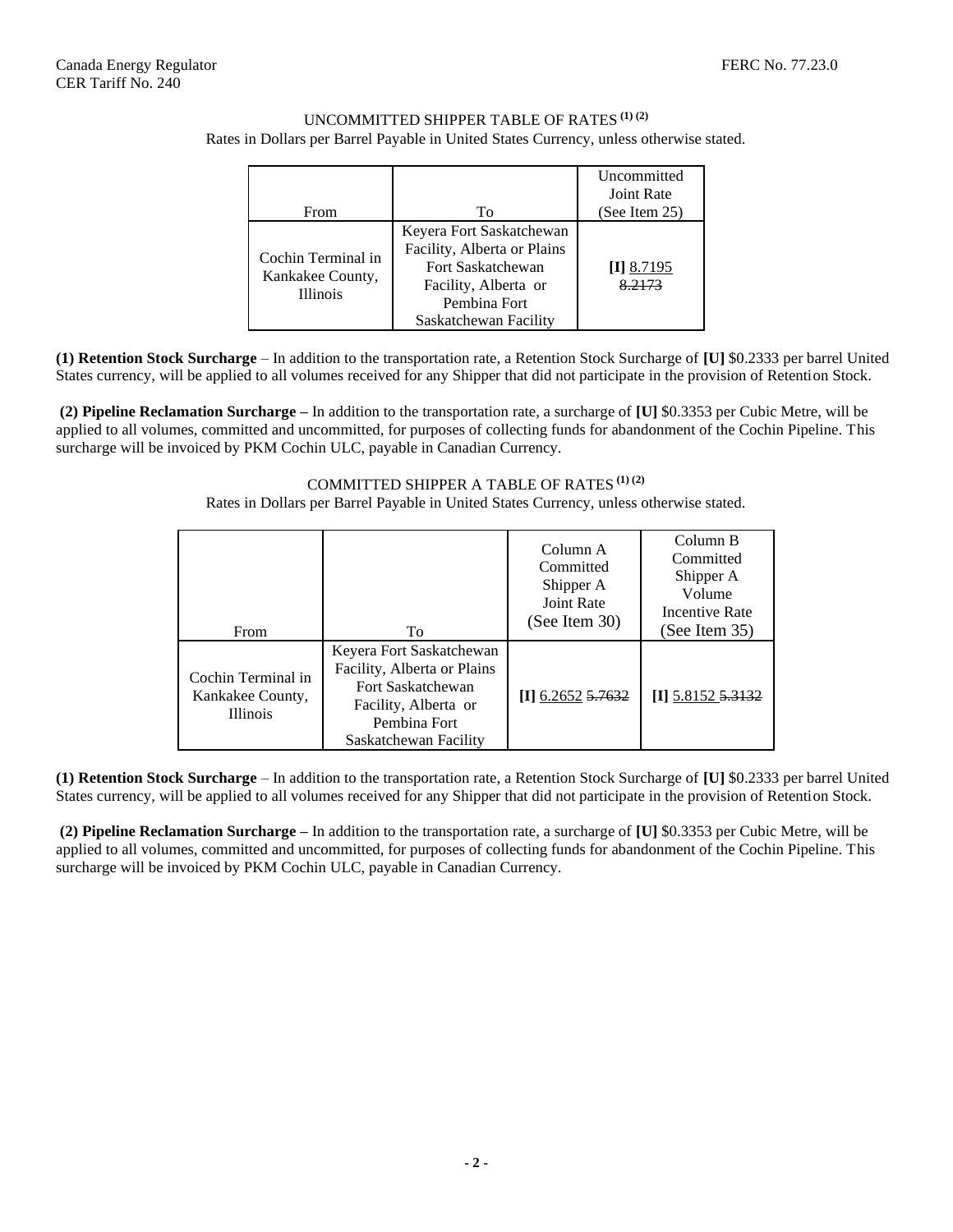### COMMITTED SHIPPER B TABLE OF RATES  $^{\left( 1\right) \left( 2\right) \left( 3\right) }$ Rates in Dollars per Barrel Payable in United States Currency, unless otherwise stated.

| From                                                                   | To                                                                                                                                            | Column A<br>Committed<br>Shipper B<br>Joint Rate<br>(See Item 30) | Column B<br>Committed<br>Shipper B<br>Volume<br><b>Incentive Rate</b><br>(See Item $35$ ) |
|------------------------------------------------------------------------|-----------------------------------------------------------------------------------------------------------------------------------------------|-------------------------------------------------------------------|-------------------------------------------------------------------------------------------|
| Cochin Terminal in<br>Kankakee County,<br>Illinois or Clinton,<br>Iowa | Keyera Fort Saskatchewan<br>Facility, Alberta or Plains<br>Fort Saskatchewan<br>Facility, Alberta or<br>Pembina Fort<br>Saskatchewan Facility | $[I]$ 6.3452 5.8368                                               | $[I]$ 5.8152 5.3132                                                                       |

**(1) Retention Stock Surcharge** – In addition to the transportation rate, a Retention Stock Surcharge of **[U]** \$0.2333 per barrel United States currency, will be applied to all volumes received from Kankakee County, Illinois for any Shipper that did not participate in the provision of Retention Stock.

**(2) Retention Stock Surcharge** – In addition to the transportation rate, a Retention Stock Surcharge of **[U]** \$0.1867 per barrel United States currency, will be applied to all volumes received from Clinton, Iowa for any Shipper that did not participate in the provision of Retention Stock.

**(3) Pipeline Reclamation Surcharge –** In addition to the transportation rate, a surcharge of **[U]** \$0.3353 per Cubic Metre, will be applied to all volumes, committed and uncommitted, for purposes of collecting funds for abandonment of the Cochin Pipeline. This surcharge will be invoiced by PKM Cochin ULC, payable in Canadian Currency.

### **SPECIFIC RULES AND REGULATIONS APPLICABLE ON TRANSPORTATION OF LIGHT CONDENSATE**

### **The following shall apply in addition to the rules in FERC No. 75.10.0 and CER No. 225, or successive reissues thereof, respectively.**

## **25. UNCOMMITTED JOINT RATE REQUIREMENTS**

The Uncommitted Joint Rate set forth in above is available to Shippers that deliver volumes to the Receiving Point which do not otherwise qualify for the Committed Shipper A or B Joint Rate or Volume Incentive Rate.

## **30. COMMITTED JOINT RATE REQUIREMENTS**

The Committed Rate set forth in Column A in the Table of Rates for Committed Shippers A ("Committed Shipper A Joint Rate") is available to Committed Shippers that executed a Transportation Services Agreement ("TSA") during the Open Season that ended on May 31, 2012 for a minimum guaranteed committed volume ("Committed Volume"), as set forth in such Committed Shipper's TSA.

The Committed Rate set forth in Column A in the Table of Rates for Committed Shippers B ("Committed Shipper B Joint Rate") is available to Committed Shippers that executed a Transportation Services Agreement ("TSA") during the Open Season that ended on May 31, 2012 for a minimum guaranteed committed volume ("Committed Volume"), as set forth in such Committed Shipper's TSA, and have agreed to a support the construction of the Clinton, Iowa Receiving Point in the TSA.